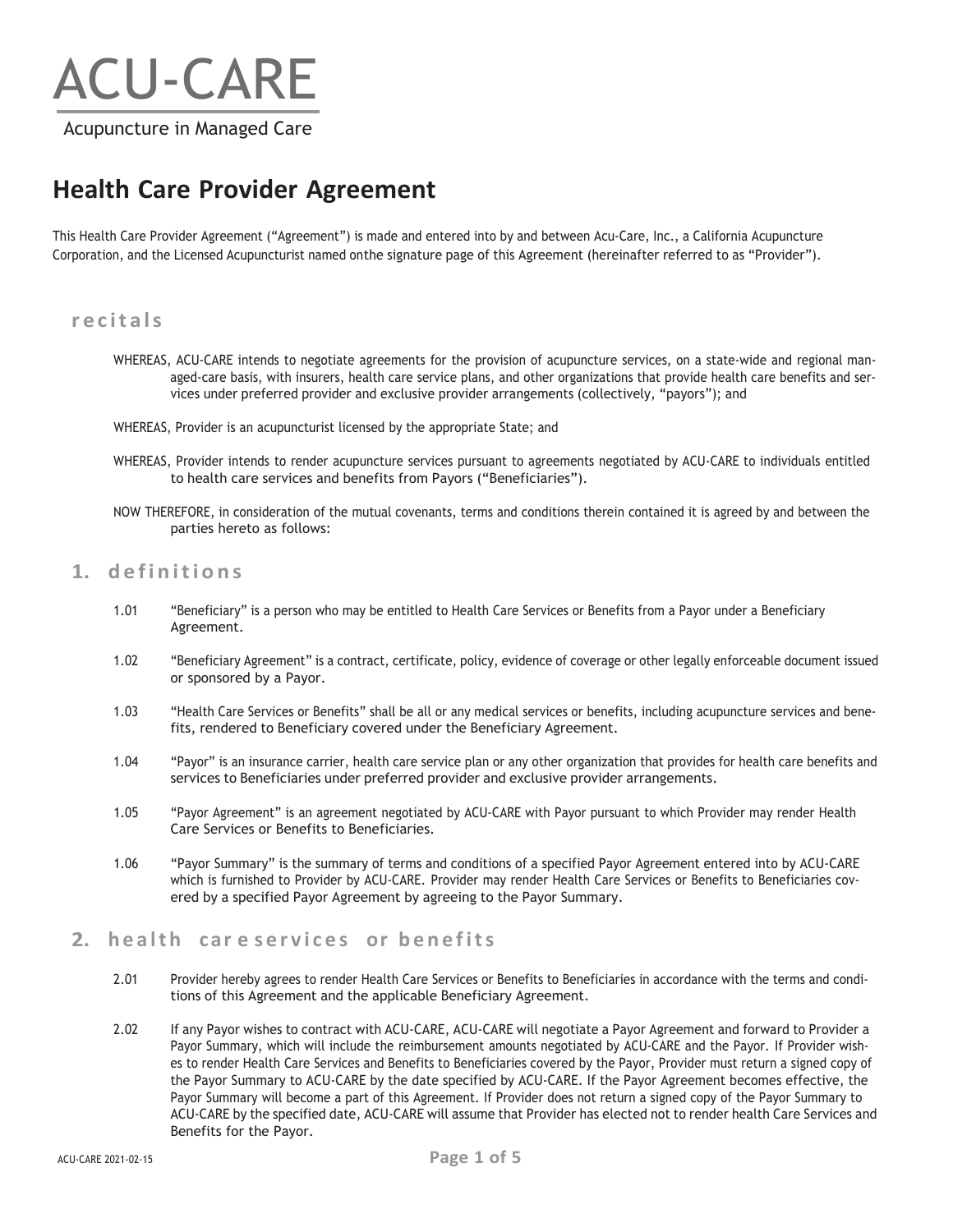- 2.03 If any Payor wishes to contract directly with ACU-CARE Providers, ACU-CARE will negotiate and forward the Payor Agreement to Provider. If Provider wishes to enter into the Payor Agreement, Provider may return a signed copy of the Payor Agreement to ACU-CARE, and ACU-CARE shall forward the signed Payor Agreement to the Payor.
- 2.04 Provider understands that he or she is under no obligation to agree to any Payor Summary or Payor Agreement and is free to negotiate any and all terms and conditions of any Payor Summary or Payor Agreement directly with the Payor.
- 2.02 By entering into this Agreement, Provider acknowledges and agrees that ACU-CARE has not had and will not have any discussions with Provider regarding the price of Health Care Services and Benefits or the reimbursement amounts specified in any Payor Summary or Payor Agreement.
- 2.03 Provider further agrees that he or she will not discuss reimbursement amounts or the price of Health Care Services and Benefits with any other ACU-CARE providers.
- 2.04 For those Payor Summaries agreed to by Provider, Provider agrees to accept the reimbursement amounts specified in each Payor Summary as payment in full for services rendered and not seek additional payment from Beneficiaries unless required or allowed to do so by the Payor Summary. This will not apply to specified copayments or deductibles or to services that are not covered by the Payor.
- 2.05 Provider understands and agrees that a membership fee will be charged by ACU-CARE to Provider in order to cover the cost of services performed by ACU-CARE in connection with negotiating and administering Payor Agreements ("the Membership Fee"). The Membership Fee will be invoiced annually at each anniversary of Provider's membership with ACU-CARE when the membership is renewed by the Provider. This Agreement may be terminated, at the sole discretion of ACU-CARE, if Provider does not pay his/her/its Membership Fee by the renewal due date specified by ACU-CARE in its renewal invoice. Such termination for cause shall become effective upon the expiration of fifteen (15) days from the date written notice of termination for cause is given by ACU-CARE to the Provider.
- 2.06 Provider shall at all times during the term of this Agreement be a member of ACU-CARE. Provider agrees to cooperate with any administrative procedures which may be adopted by ACU-CARE regarding the performance of services by Provider under this Agreement.

#### **3. term; termination**

- 3.01 This Agreement shall be effective for one (1) year following the effective date specified on the signature page of this Agreement and shall automatically renew for consecutive annual terms thereafter unless otherwise terminated as provided in this Agreement.
- 3.02 This Agreement may be terminated for any reason by either party upon 30 days prior written notice to the other party.
- 3.03 ACU-CARE will notify each applicable Payor of the termination of this Agreement with Provider.
- 3.04 Following termination of this Agreement, Provider agrees to notify all Beneficiaries who are under Provider's care and all Beneficiaries who seek services from Provider that Provider is no longer an ACU-CARE provider.
- 3.05 Notwithstanding Section 3.02 above, ACU-CARE shall have the right to immediately terminate, without any prior notice, this Agreement upon the occurrence of any of the following events:
	- A) Whenever Provider ceases to be a Licensed Acupuncturist;
	- B) Whenever Provider is no longer covered by malpractice insurance as required in this Agreement;
	- C) Whenever Provider allows the submission of billing under his/her name for any treatment rendered to a Beneficiary by a licensed acupuncturist who has not entered into an ACU-CARE Health Care Provider Agreement;
	- D) Whenever Provider dies or becomes permanently disabled so Provider cannot perform his or her duties under this Agreement.
- 3.06 Termination of this Agreement shall not affect any rights or obligations which have previously accrued or shall thereafter arise with respect to any occurrence prior to such termination. Such rights and obligations shall continue to be governed by the terms of this Agreement.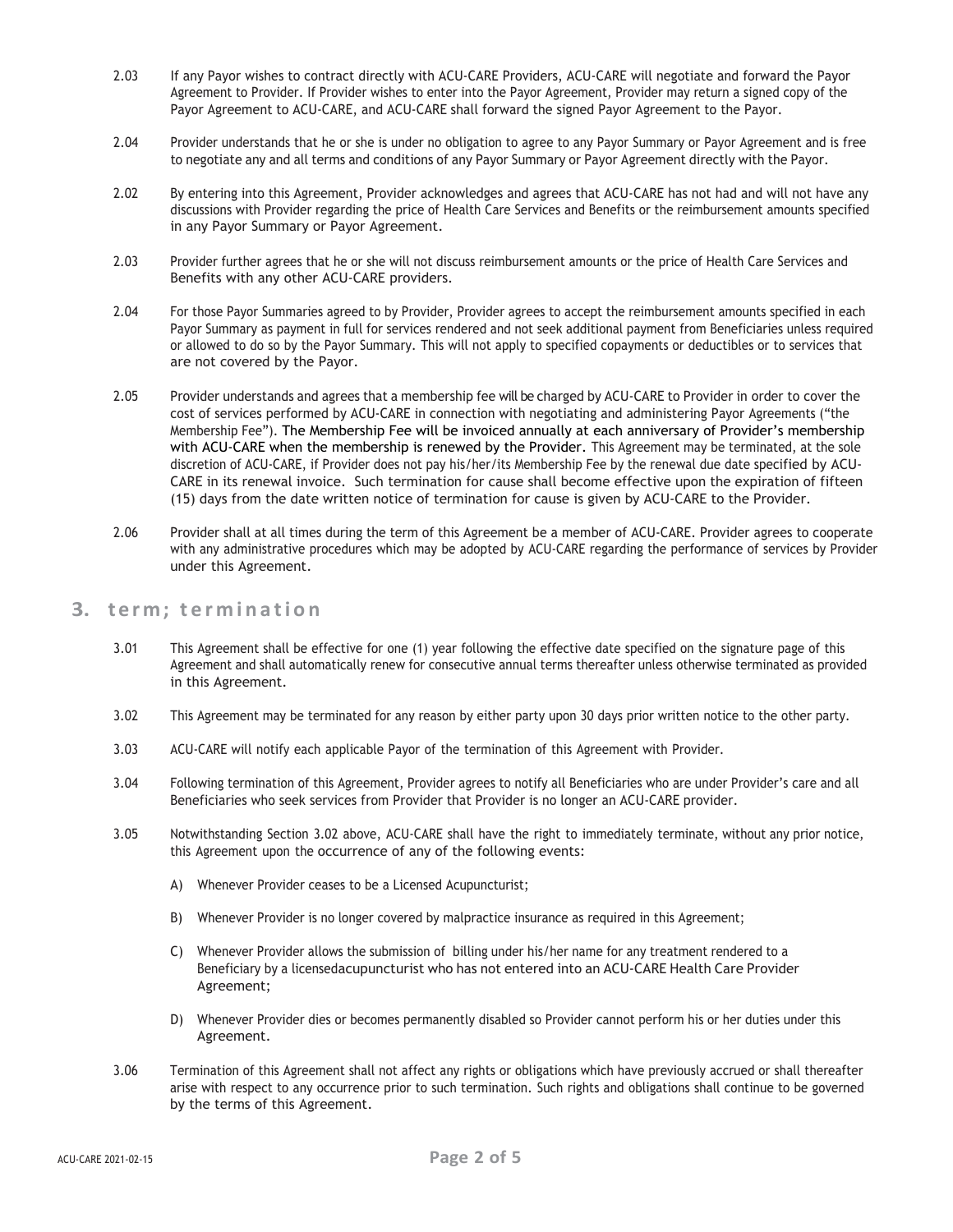#### **4. co v enants o f pr o vider**

Provider covenants and agrees to the following:

- 4.01 To render care in accordance with the highest standards; an To render Health Care Services and Benefits in the same manner and quality to all patients and in accordance with the applicable Beneficiary Agreement, Payor Agreement and/or Payor Summary; and
- 4.02 To support any Payor's policies and procedures regarding the return to work of sick or injured Beneficiaries, consistent with Provider's professional judgement; and
- 4.03 To indemnify and hold harmless ACU-CARE, its partners, officers, employees and agents, from and against any and all loss, expenses, damage or liability of whatsoever kind, including reasonable attorney fees and costs, arising from, related to or resulting from in any manner, directly or indirectly, the services rendered by Provider to any Beneficiary or patient; and
- 4.04 To allow ACU-CARE and Payors to use Provider's name, address, phone number and willingness to accept new patients in rosters of participating providers. The roster may be inspected by and is intended to be used by Beneficiaries and others; and
- 4.05 To cooperate with ACU-CARE so that ACU-CARE may meet any and all requirements imposed by state and federal law, and to permit ACU-CARE, Payors and governmental agencies to have access to books, records and other papers relating to services rendered by Provider. Provider agrees to retain such books and records for a minimum of five (5) years from and after the termination of this Agreement; and
- 4.06 To not differentiate or discriminate in the provision of services to Beneficiaries because of race, color, national origin, ancestry, religion, sex, marital status, sexual orientation, or age.

### **5. co v enants o f ACU-C ARE**

ACU-CARE covenants and agrees to the following:

- 5.01 To furnish Providers with a Payor Summary for each new Payor Agreement entered into by ACU-CARE; and
- 5.02 To abide by a policy of non-interference with the professional relationship between Provider and Beneficiary.

#### **6. compensation**

- 6.01 Provider shall be compensated for services rendered to Beneficiaries in accordance with the terms and conditions of each Payor Agreement and/or Payor Summary.
- 6.02 If specified by any Payor Agreements, Provider authorizes ACU-CARE: (i) to transmit Provider's billings to Payors; and/or (ii) to accept payment for Health Care Services and Benefits from Payors on Provider's behalf. If ACU-CARE accepts payment from any Payors on Provider's behalf, ACU-CARE shall promptly forward such payments to Provider. In transmitting billings or accepting payment hereunder, ACU-CARE is acting on Provider's behalf. Provider acknowledges and agrees that ACU-CARE may withhold a specified percentage of the payment to the Provider, as set forth in the applicable Payor Summary. Provider agrees that ACU-CARE shall not be responsible for nonpayment or delay in payment of Health Care Services or Benefits by any Payors.
- 6.03 Before entering into any capitated arrangement, ACU-CARE will propose a method for compensating Provider for services rendered under such arrangement. Provider may then elect to participate in any such arrangement.

#### **7. Utilization r e vie w and quality assurance**

- 7.01 ACU-CARE has established a utilization review/quality assurance program to review the necessity and quality of services rendered by Provider to Beneficiaries. Provider shall comply with and shall be bound by such utilization review program. Upon request, Provider may choose to serve on the utilization review committee of such program.
- 7.02 ACU-CARE shall establish a grievance procedure for the processing of any complaints by beneficiaries regarding services rendered by Provider under this Agreement. Provider shall comply with and shall be bound by such grievance procedure.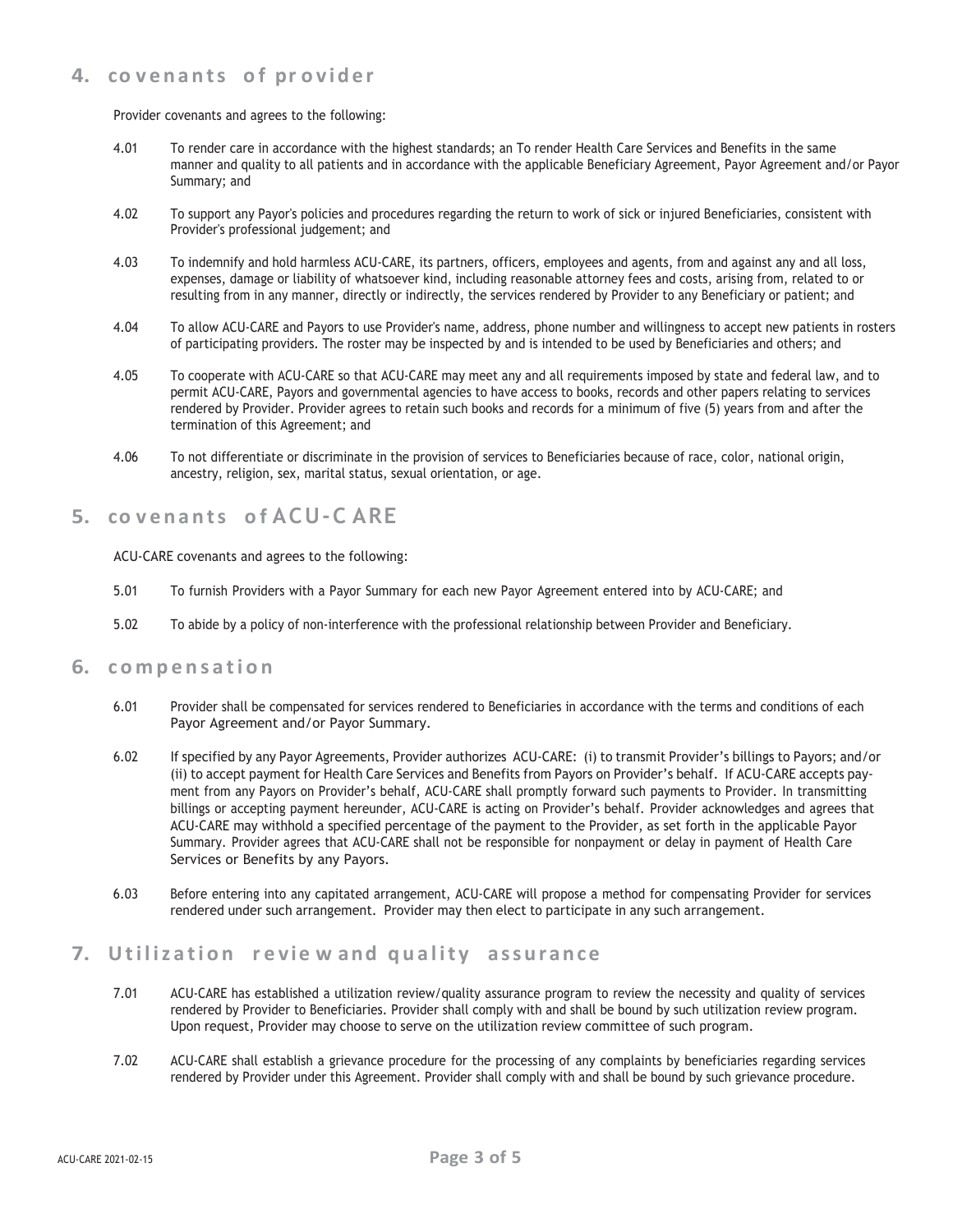#### **8. r ecords**

- 8.01 ACU-CARE and Provider shall each maintain records with respect to any matters necessary for the proper administration of this Agreement.
- 8.02 Provider shall maintain medical records for each Beneficiary in accordance with applicable law.
- 8.03 Upon termination of this Agreement for any reason and upon the request of any Beneficiaries, Provider will promptly transfer the Beneficiaries' medical records to their new provider. Provider is entitled to reasonable charges for transferring such records.

#### **9. insurance co v er age**

- 9.01 Provider shall carry professional liability insurance coverage in a minimum amount of \$1,000,000 for any one incident and \$3,000,000 in the aggregate. Provider acknowledges and agrees that some Payor Agreements may require additional insurance coverage, in which case Provider shall carry such additional coverage if Provider elects to participate in such Payor Agreement.
- 9.02 Provider agrees to maintain professional liability insurance for the amount required under Section 9.01 above until the statute of limitation expires for filing of claims pertaining to Health Care Services or Benefits rendered by Provider.

#### **10. arbitration**

- 10.01 If the parties can not settle disputes between themselves in an informal and expeditious way, both parties agree to binding arbitration by the American Arbitration Association.
- 10.02 In the event that either party institutes any arbitration or suit to enforce or interpret the provision of this Agreement, the prevailing party shall be entitled to recover its reasonable Attorneys' fees and costs.
- 10.03 Each party agrees to notify the other party at the time a lawsuit is initiated concerning any dispute with any third person or entity that is relevant to any rights, obligations, or other responsibilities or duties provided for under this Agreement

#### **11. entire agr eement; amendment**

11.01 This Agreement is the entire agreement between the parties and may be amended only by mutual written agreement of the parties.

#### **12. independent contractor**

12.01 Provider renders his/her services under this Agreement as an independent contractor. Neither ACU-CARE nor Provider is an agent, employee or representative of the other, except as specified in this Agreement.

#### **13. non‐e x clusivity**

- 13.01 Provider may continue to render services to Providers' own patients independent of this Agreement.
- 13.02 Provider may contract directly with any insurers, health care service plans or third party payors and/or with any independent practice associations, preferred provider organizations, exclusive provider organizations or other managed care entities.

#### **14. se v er ability**

14.01 If any term, provision or condition of this Agreement is held by a court to be invalid, void or unenforceable, the remainder of this Agreement shall remain in full force and effect and shall in no way be affected, impaired or invalidated as a result of such decision.